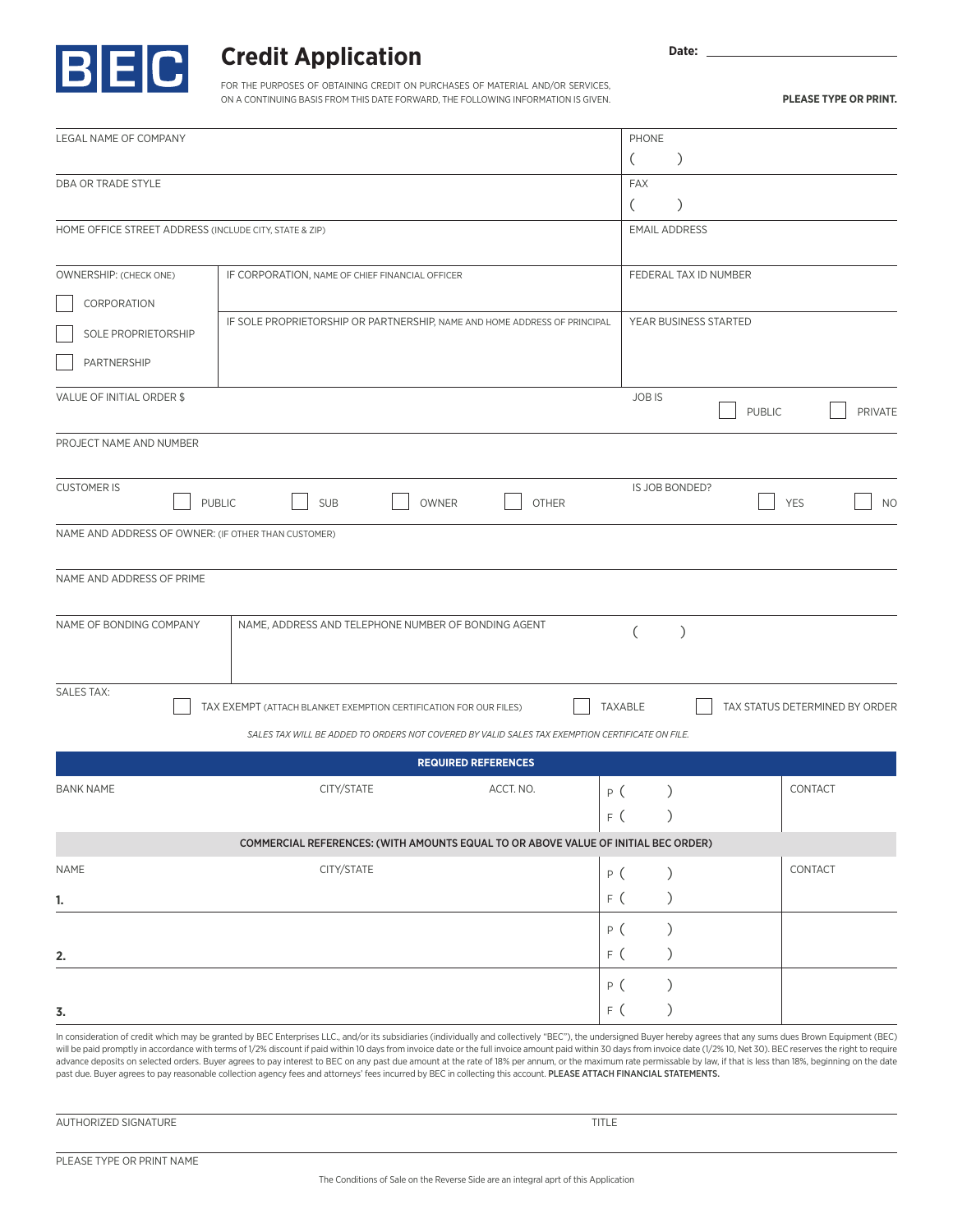## **BEC Enterprises LLC DBA Brown Equipment Company - CONDITIONS OF SALE**

**1. ACCEPTANCE.** This quotation is an offer to sell to potential customer(s). BUYER'S RIGHT TO ACCEPT THIS OFFER IS LIMITED TO BUYER'S ASSENT TO THE TERMS AND CONDITIONS PRINTED HEREON AND THE ATTACHED OR ACCOMPANYING QUOTE, AND NO TERMS ADDITIONAL TO OR DIFFERENT FROM THOSE IN THIS OFFER ARE BINDING ON SELLER. THERE ARE NO UNDERSTANDINGS, TERMS, CONDITIONS OF WARRANTIES NOT FULLY EXPRESSED HEREIN.

**2. LIMITED WARRANTIES.** Seller warrants that it can convey good title to the goods sold under this contract and that they are free of liens and encumbrances. Warranties are per manufacturers written warranty or unless specified. There are no warranties, express or implied with respect to products sold hereunder which are misused, abused, or used in conjunction with mechanical equipment improperly designed, used or maintained or which are used, supplied for use or made available for use in any nuclear application of which Seller has not been notified in writing by Buyer at the time of order for the products sold hereunder. SELLER MAKES NO OTHER WARRANTY WHATSOEVER, EXPRESS OR IMPLIED. ALL IMPLIED WARRANTIES OF MERCHANTABILITY AND ALL IMPLIED WARRANTIES OF FITNESS FOR ANY PARTICULAR PURPOSE ARE DISCLAIMED BY SELLER AND EXCLUDED FROM THIS CONTRACT.

**3. LIMITATION OF BUYER'S REMEDIES AND SELLER'S LIABILITY.** Seller's liability hereunder shall be limited to the obligation to repair or replace only those products proven to have been defective in material or workmanship at the time of delivery, or allow credit, at its option. Seller's total cumulative liability in any way arising from or pertaining to any product sold or required to be sold under this contract shall NOT in any case exceed the purchase price paid by Buyer for such products. IN NO EVENT SHALL SELLER HAVE ANY LIABILITY FOR COMMERCIAL LOSS, LOST PROFITS, CLAIMS FOR LABOR, OR CONSEQUENTIAL OR INCIDENTAL DAMAGES OF ANY TYPE, WHETHER BUYER'S CLAIM BE BASED IN CONTRACT, TORT, WARRANTY, STRICT LIABILITY, NEGLIGENCE, OR OTHERWISE. IT IS EXPRESSLY AGREED THAT BUYER'S REMEDIES EXPRESSED IN THIS PARAGRAPH ARE BUYER'S SOLE AND EXCLUSIVE REMEDIES.

**4. LIMITATION OF BUYER'S REMEDIES AND SELLER'S LIABILITY FOR FAILURE OR DELAY IN DELIVERY.** NO DELIVERY DATES ARE GUARANTEED. BUYER'S SOLE AND EXCLUSIVE REMEDIES AND SELLER'S ONLY LIABILITY FOR ANY DELAY IN DELIVERY SHALL BE LIMITED AS SET FORTH IN PARAGRAPH 3 OF THIS CONTRACT.

**5. FORCE MAJEURE.** In any event and in addition to all other limitations stated herein, Seller shall not be liable for any act, omission, result or consequence, including but not limited to any delay in delivery or performance, which is (i) due to any act of God, the performance of any government order, any order bearing priority rating or order placed under any allocation program (mandatory or voluntary) established pursuant to law, local labor shortage, fire, flood or other casualty , governmental regulation or requirement, shortage or failure or raw material, supply, fuel, power or transportation, breakdown of equipment, or any cause beyond Seller's reasonable control whether of similar or dissimilar nature to those above enumerated, or (ii) due to any strike, labor dispute, or difference with workers, regardless of whether or not Seller's is capable of settling any such labor problem.

**6. BUYER'S OBLIGATION TO PASS ON LIMITATION OR WARRANTIES AND REMEDIES.** In order to protect Seller against claims by Buyer's buyer, if Buyer resells any of the goods purchased under this agreement, Buyer shall include the language contained in paragraphs 2 and 3 of this agreement, dealing with Seller's limitations of warranties and remedies, in an enforceable agreement with Buyer's buyer, or otherwise include language in an enforceable agreement with its buyer that makes Seller's limitation of warranties and remedies binding on its buyer. Buyer shall also include a provision in its agreement with its buyer applying Ohio law to any claims its buyer might assert against Seller with respect to goods manufactured by Seller, and requiring its buyer to bring any such action against Seller either in federal district court in Evansville, IN or the common pleas court for Vanderburgh County, Indiana. Buyer shall defend, indemnify and hold Seller harmless from any and all claims, causes of action, damages, losses or expenses (including reasonable attorneys' fees) that Seller incurs by reason of Buyer's failure to comply with this paragraph.

**7. PASSAGE OF TITLE.** Title to the products sold hereunder shall pass upon delivery to the carrier at the point of shipment. Neither Buyer nor the consignee shall have the right to divert or reconsign such shipment to any destination other than specified in the bill of lading without permission of the Seller. Unless otherwise agreed Seller reserves the right to select the mode of transportation.

**8. PAYMENTS AND LATE CHARGES ON PAST DUE ACCOUNTS.** Buyer represents that Buyer is solvent and can and will pay for the products sold to Buyer in accordance with the terms hereof. If Buyer shall fail to comply with any provision or to make payments in accordance with the terms of this contract or any other contract between Buyer and Seller, Seller may at its option defer shipments or, without waiving any other rights it may have, terminate this contract. All deliveries shall be subject to the approval of Seller's Credit Department. Seller reserves the right, before making any delivery, to require payment in cash or security for payment, and if Buyer fails to comply with such requirement, Seller may terminate this contract. A late charge of 1-½% monthly (18% annual rate) or the maximum allowed by state law, if less, will be imposed on all past due accounts.

**9. TRANSPORTATION CHARGES.** Delivered prices or prices involving competitive transportation adjustments shall be subject to appropriate adjustment to reflect changes in transportation charges.

**10. CLAIMS BY BUYER.** Buyer shall thoroughly inspect products sold under this contract immediately upon receipt to verify for itself that they conform to the specifications of the contract. Buyer must notify Seller of claims for failure or delay in delivery within 30 days after the scheduled delivery date. Buyer must notify Seller of any claims for nonconforming or defective goods within 30 days after the nonconformity or defect was or should have been discovered. In addition, Seller must be given an opportunity to investigate the claim before Buyer disposes of the material, or else Buyer's claim will be barred. Seller shall incur no liability for damage, shortages, or other cause alleged to have occurred or existed at or prior to delivery to the carrier unless the Buyer shall have entered full details thereof on its receipt to the carrier.

**11. MECHANICAL PROPERTIES; CHEMICAL ANALYSES.** Data referring to mechanical properties or chemical analysis are the result of tests performed on specimens obtained from specific locations of the product(s) in accordance with prescribed sampling procedures; any warranty thereof is limited to the values obtained at such locations and by such procedures. There is no warranty with respect to values of the materials at other locations.

**12. PATENTS.** Seller shall indemnify Buyer against attorneys' fees and any damages or costs awarded against Buyer in the event any legal proceeding is brought against Buyer by a third person claiming the material delivered hereunder in itself constitutes an infringement of any U.S. patent, provided Buyer gives Seller prompt notice of any such suit being brought, gives Seller the opportunity to defend any such suit, and cooperates with Seller with respect to any such defense; unless the material is made in accordance with material designs, or specifications required by Buyer, in which case Buyer shall similarly indemnify Seller.

**13. PERMISSIBLE VARIATIONS.** The products sold hereunder shall be subject to Seller's standard manufacturing variations, tolerances and classifications.

**14. TECHNICAL ADVICE.** Buyer represents that it has made its own independent determination that the products it is purchasing under this contract meet the design requirements of Buyer's project and are suitable for Buyer's intended application. Buyer further represents that it has not relied in any respect on any written or oral statements or advice from Seller, other than the standard product specifications set forth in the most recent addition of Seller's published product brochures, in making that determination.

**15. TAXES.** If this proposal includes furnishing labor to install products, applicable use taxes have been included in the prices quoted. However, no other tax imposed in respect of the sale of the products sold hereunder is included in any quotation by Seller. Any tax shall be added and paid by Buyer as part of the purchase price.

**16. BUYER'S RIGHT OF TERMINATION.** Buyer may terminate this contract in whole or in part upon notice in writing to Seller. Seller shall thereupon cease work and transfer to Buyer title to all completed and partially completed products and to any raw materials or supplies acquired by Seller especially for the purpose of performing this contract, and Buyer shall pay Seller the sum of the following: (1) the contract price for all products which have been completed prior to termination; (2) the cost to Seller of the material or work in process as shown on the books of Seller in accordance with the accounting practice consistently maintained by Seller plus a reasonable profit thereon, but in no event more than the contract price; (3) the cost f.o.b. Seller's plant of materials and supplies acquired especially for the purpose of performing this contract; and (4) reasonable cancellation charges, if any, paid by Seller on account of any commitment(s) made hereunder.

**17. SELLER'S RIGHT OF TERMINATION.** In addition to the other rights of termination provided for in this contract, and if this contract is made pursuant to any governmental rule or regulation, plan, order or other directive, upon the termination thereof, Seller shall have the option of canceling this contract in whole or in part.

**18. WAIVER.** Failure or inability of either party to enforce any right hereunder shall not waive any right in respect to any other or future rights or occurrences.

**19. DELIVERY.** Unless otherwise agreed to in writing by the Seller, the Buyer hereby agrees to take delivery of the materials on this order within the later of five (5) days after the wanted date shown on the face of the order or within five (5) days after notification, oral or written, that the materials are ready for shipment. In the event that the Buyer does not arrange to take delivery of the materials in accordance with this Contract, Seller, at Seller's option, may:

- (a) invoice the Buyer for the materials less freight if applicable; store the material in Seller's yard for a period not to exceed sixty (60) days from the date of invoice; charge a storage fee not to exceed 5% per month or fraction thereof of the selling price of the stored materials; add any applicable price increases listed on the face of the order; charge for any repair work to protective coatings harmed by weathering while such material is being stored; and charge applicable freight when shipment to the Buyer is made. Materials remaining in storage after sixty (60) days from the invoice date shall become the property of the Seller for disposition at the Seller's discretion. In that event, Buyer shall not be liable for the invoice price of the materials, but shall be liable for the storage fee and any repair work to protective coatings; or
- (b) cancel the order and invoice the Buyer for cancellation charges, which shall be 50% of the selling price of the materials if the materials are standard, in- stock material, or the full selling price if the materials are special or nonstandard in nature and were especially fabricated for the Buyer.

**20. PERIOD OF LIMITATIONS.** Buyer and Seller agree that any action by Buyer against Seller for a breach of this contract, including any action for breach of warranty, or otherwise in connection with the goods sold under this contract, must be commenced by Buyer against Seller within one year after the cause of action therefore accrues.

**21. CONFLICTING PROVISIONS OFFERED BY BUYER.** Any terms and conditions of any purchase order or other instrument issued by the Buyer, in connection with the subject matter of this document, which are in addition to or inconsistent with the terms and conditions expressed herein, will not be binding on Seller in any matter whatsoever unless accepted by Seller in writing.

**22. SEVERABILITY.** In case any provision of this contract shall be declared invalid, illegal or unenforceable, the validity, legality and enforceability of the remaining provisions shall not in any way be affected or impaired.

**23. APPLICABLE LAW.** This contract shall be governed by, and construed and enforced in accordance with, the laws of the State of Indiana. Buyer and Seller specifically agree that any legal action brought relating to this contract will be brought and tried in the federal district court in Evansville, Indiana, or, in the absence of jurisdiction, the Vanderburgh County Court of Common Pleas in Evansville, IN.